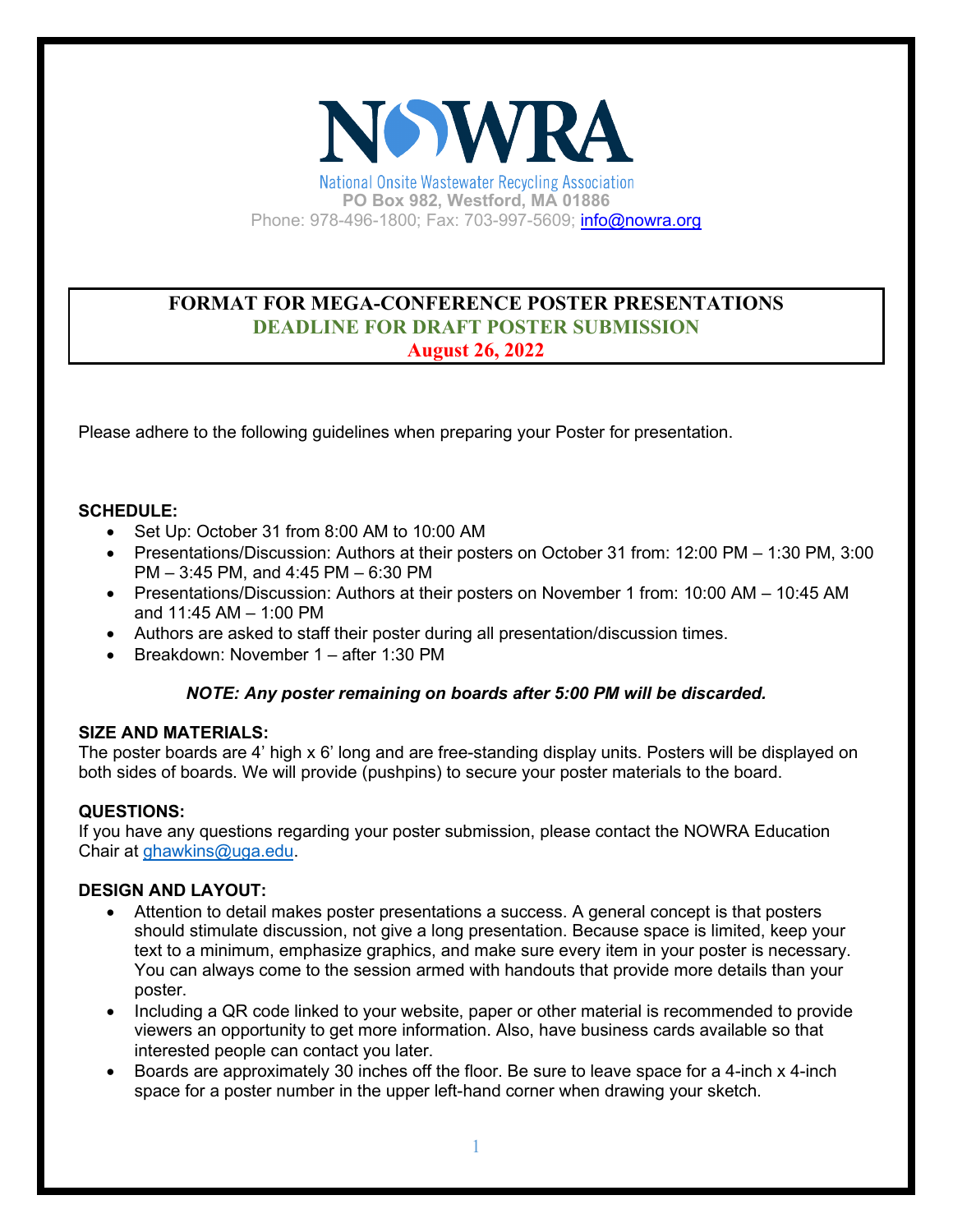A poster is essentially a visual presentation, so try to find ways to show what you did. Here are some tips:

- Consider using the style described here: <https://www.youtube.com/watch?v=1RwJbhkCA58&t=2s>
- Draw a rough sketch of your poster on graph paper to develop a clear idea of which components will go where.
- Remember the size restrictions of the poster board as mentioned above.
- Include the title and author(s) of your poster as listed in your abstract.
- Include a key take home message.
- Information on your poster should read like a book flowing from left to right and from top to bottom. It may be helpful to use arrows or identifiers (sequential letters or numbers) to guide your reader through the poster. You can also arrange it in two or three vertical columns, but not horizontal strips.
- Keep it simple too much information leads to messy or busy posters.
- Avoid overwhelming your audience with too many numbers, words and/or complicated graphs.
- Stick to two or three main points. Too many can confuse the viewer.
- Get feedback from others before you finalize it.

### **TEXT**

- Double-space all text, using left justification.
- Use short sentences, simple words, and bullets to illustrate discrete points.
- Written material should be concise.
- Avoid using jargon, acronyms, or unusual abbreviations.
- Your printed outcomes/impacts should permit observers to focus on a concise statement of your central findings that lends itself to informal discussion.

#### **FONTS**

- All information should be large enough to read easily from at least 4 feet away.
- The text should be no smaller than 24 points.
- Author(s) and affiliation(s) should be at least 42 pt.
- Subheadings should be at least 60 points.
- The title should be printed across the top of the poster in characters of 80-150 points. (Again, allow for the 4"x4" poster number in the top left-hand corner.)
- San serif fonts (font styles without the small finishing strokes that stem from the upper and lower ends of a character) are easiest to read. Suggested options include: Arial, Century Gothic, Franklin Gothic Medium, Lucida Sans.
- Choose one font and then use it throughout the poster.
- Add emphasis by using **boldface**, underlining, or color, italics are sometimes difficult to distinguish from regular.
- Do not use all caps unless it is for one or two word headings. ALL CAPS IS DIFFICULT TO READ.

# **ILLUSTRATIONS (GRAPH, CHARTS, PHOTOS, ETC.)**

- The success of a poster directly relates to the clarity of the illustrations and tables.
- Self-explanatory graphics should dominate the poster (at least 50% of your poster space).
- Keep captions brief.
- A minimal amount of text should supplement the graphic materials.
- Graphic materials should be visible from a distance of four (4) feet.
- Only include essential information in graphs and tables.
- Label data lines in graphs directly, using large fonts and color. The use of legends and keys will take the viewer more time to interpret your message.